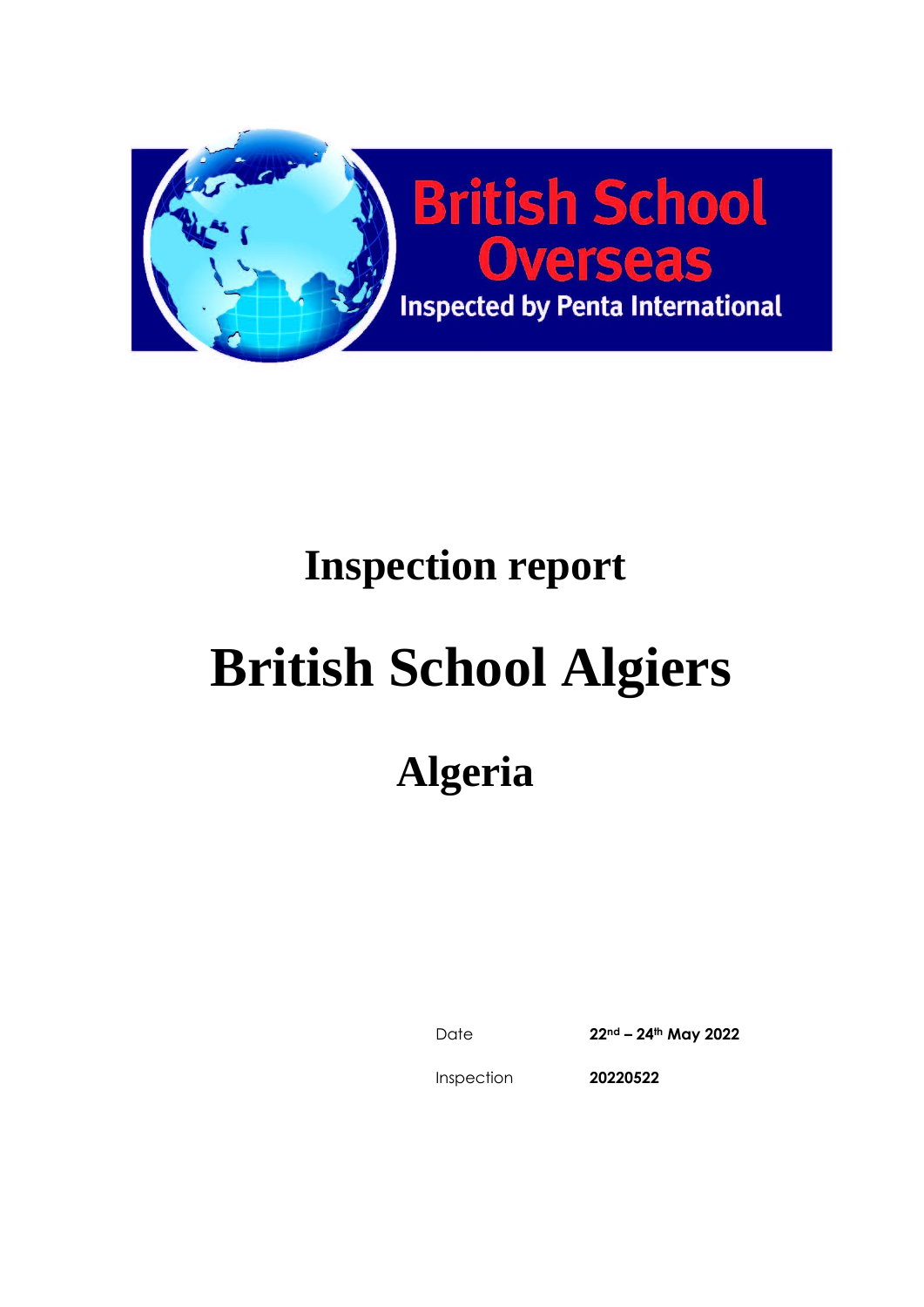Penta International

 **BSO inspection report**

**British School Algiers Algeria**

**22nd – 24th May 2022**

| Contents       |                                                                                        | page           |
|----------------|----------------------------------------------------------------------------------------|----------------|
| 1              | Purpose and scope of the inspection                                                    | $\overline{2}$ |
| 2              | Compliance with regulatory requirements                                                | 2              |
| 3              | Overall effectiveness of the school                                                    | 3              |
|                | 3.1<br>What the school does well                                                       | 3              |
|                | 3.2<br>Points for improvement                                                          | 4              |
| 4              | The context of the school                                                              | .5             |
|                | 4.1 The British nature of the school                                                   | 6              |
| 5              | <b>Standard 1</b><br>The quality of education provided by the school                   | 7              |
|                | Curriculum<br>5.1                                                                      | $\overline{7}$ |
|                | 5.2 Teaching and assessment                                                            | 9              |
|                | 5.3 Standards achieved by students                                                     | 10             |
| 6              | <b>Standard 2</b><br>The spiritual, moral, social and cultural development of students | 11             |
| $\overline{7}$ | <b>Standard 3</b><br>The welfare, health and safety of students                        | 12             |
| 8              | <b>Standard 4</b><br>The suitability of the proprietor and staff                       | 14             |
| 9              | <b>Standard 5</b><br>The premises and accommodation                                    | 15             |
| 10             | <b>Standard 6</b><br>The provision of information for parents, carers and others       | 16             |
| 11             | <b>Standard 7</b><br>The school's procedures for handling complaints                   | 17             |
| 12             | <b>Standard 8</b><br>Leadership and management of the school                           | 18             |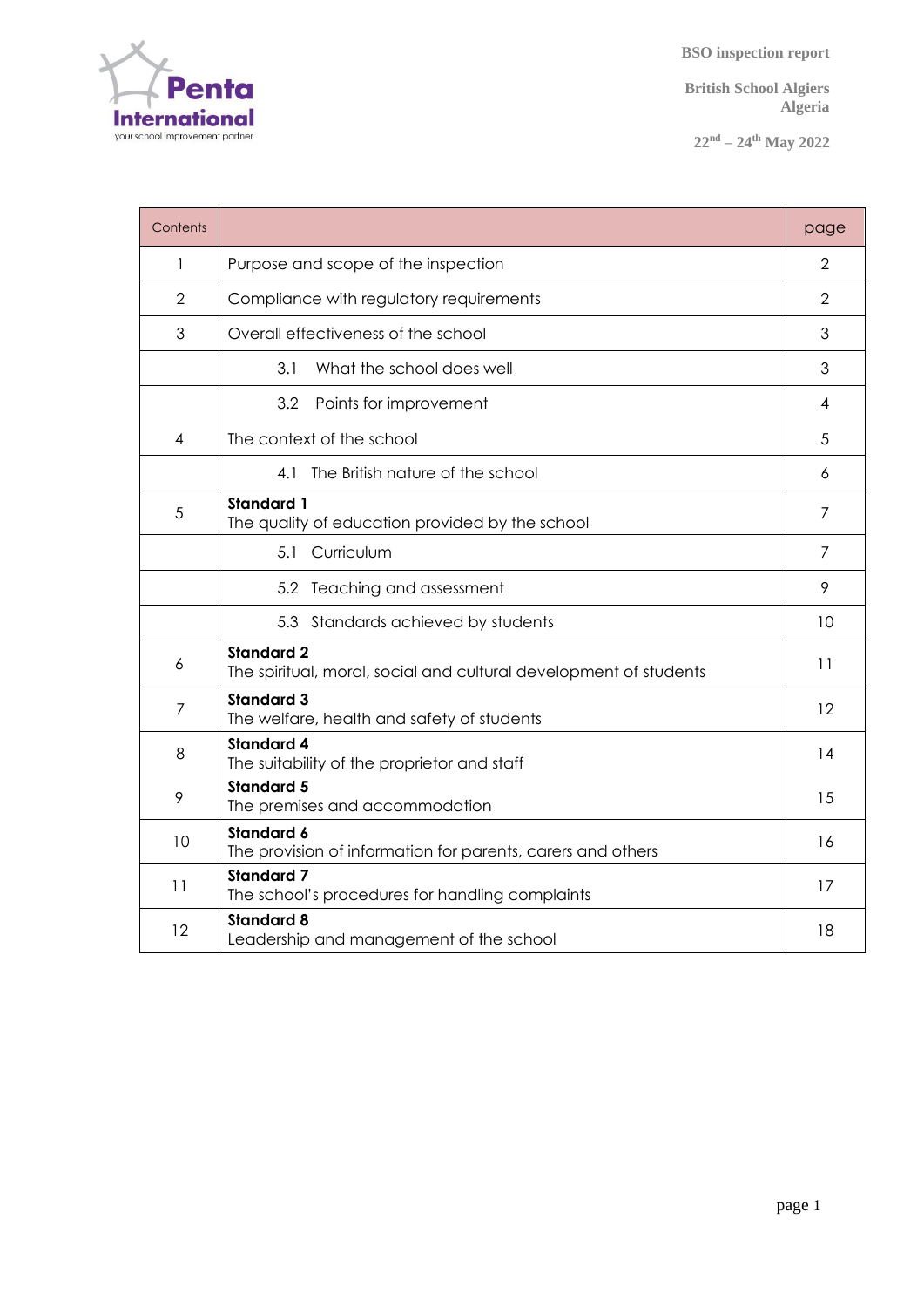Internati your school improvement partne

 **BSO inspection report**

**British School Algiers Algeria**

**22nd – 24th May 2022**

#### 1. Purpose and scope of the inspection

The Department for Education has put in place a voluntary scheme for the inspection of British schools overseas, whereby schools are inspected against a common set of standards that British schools overseas can choose to adopt.

The inspection and this report follow the Department for Education (DFE) schedule for the inspection of British Schools overseas.

The purpose of the inspection is to provide information to parents, teachers, senior managers and the school's management on the overall effectiveness of the school, the standard of education it provides and its compatibility with independent schools in the United Kingdom.

The inspection and report will cover the key areas of quality of the curriculum; quality of teaching and learning; the spiritual, moral, social and cultural development of students; their welfare, health and safety; the suitability of the proprietor and staff; the school's premises and accommodation (including boarding); and the school's complaints procedures. An essential part of the inspection is considering the extent to which the British character of the school is evident in its ethos, curriculum, teaching, care for students and students' achievements.

This inspection was completed by Penta International. Penta International is approved by the British Government for the purpose of inspecting schools overseas. As one of the leading inspection providers, Penta International reports to the English Department for Education (DFE) on the extent to which schools meet the standards for British Schools Overseas.

During the inspection visit, over 50 lesson observations took place, as well as a series of learning walks. School documentation and policies were analysed and data reviewed. Students' workbooks were scrutinised, and discussions were held with the senior staff, the management team, and a range of teachers, parents and groups of students. The inspection team were in school for three days.

The lead inspector was Dr Mark Evans. The team member onsite was Marcus Wild.

#### 2. Compliance with regulatory requirements

The British School Algiers (BSA) meets all the standards for British Schools Overseas.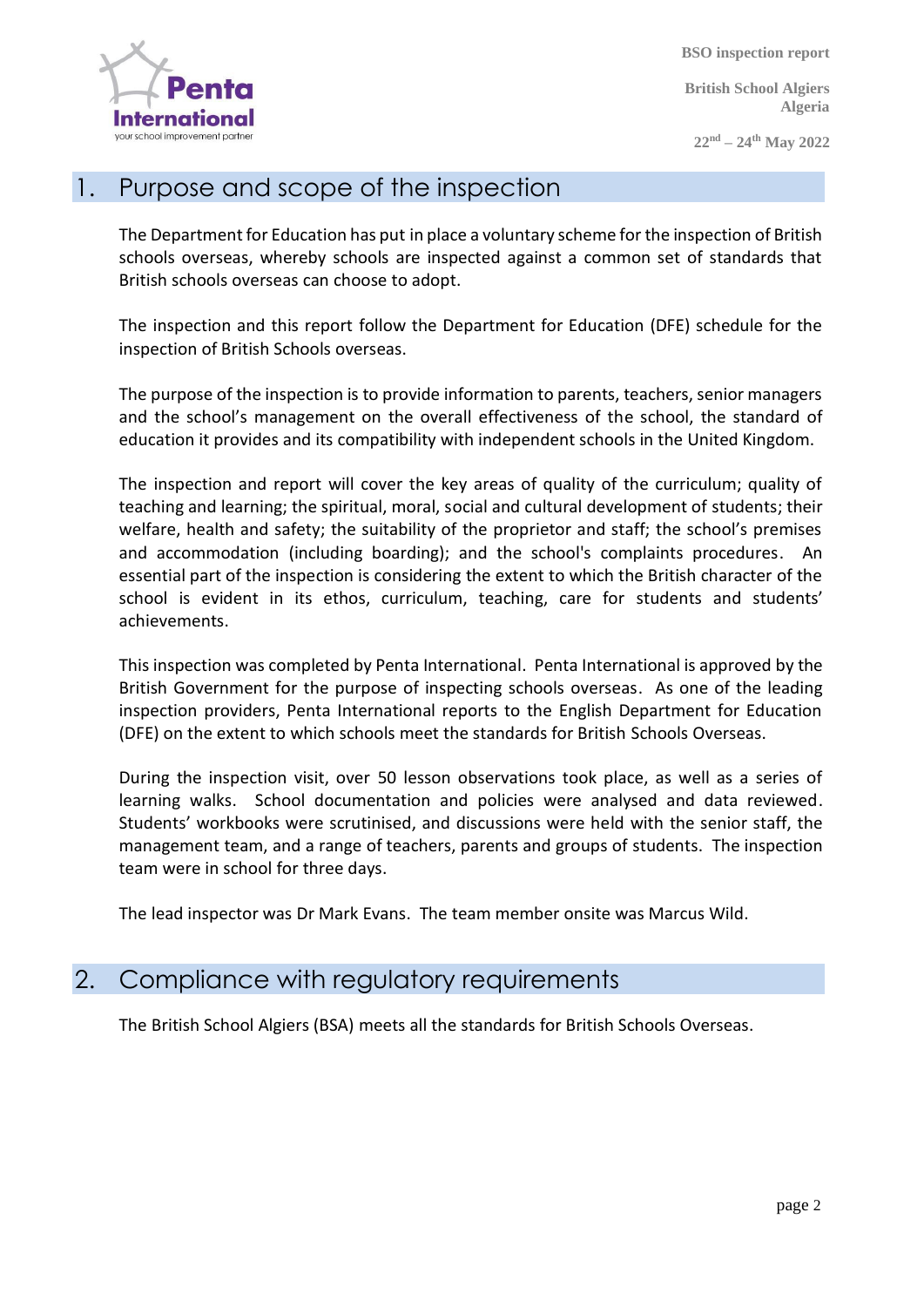**British School Algiers Algeria**

**22nd – 24th May 2022**



#### 3. Overall effectiveness of the school

BSA provides a good education for its students, with many strong elements, as highlighted throughout this report: it is a fast improving school.

Students' behaviour is excellent and they have positive attitudes to school. The care and support offered to students helps to ensure they feel safe and grow into confident, responsible young people. Relationships across the school are a strength.

#### 3.1 What the school does well

There are many strengths at the school, including the following:

- The students, who are well-behaved, polite, hard-working and focused on making the most of the opportunities that BSA offer them
- The ethos of the school, which is based on strong, positive relationships
- The emphasis on giving students a global perspective, inclusive, respectful and welcoming of other cultures
- The support provided by the school's proprietor for strategic and financial matters
- The focus on further school improvement by senior and middle leaders
- The teachers, who create a warm, supportive environment in which their students enjoy being in school and make good progress
- The care provided for students, which helps them develop as rounded, confident, caring individuals
- Communications and relationships with parents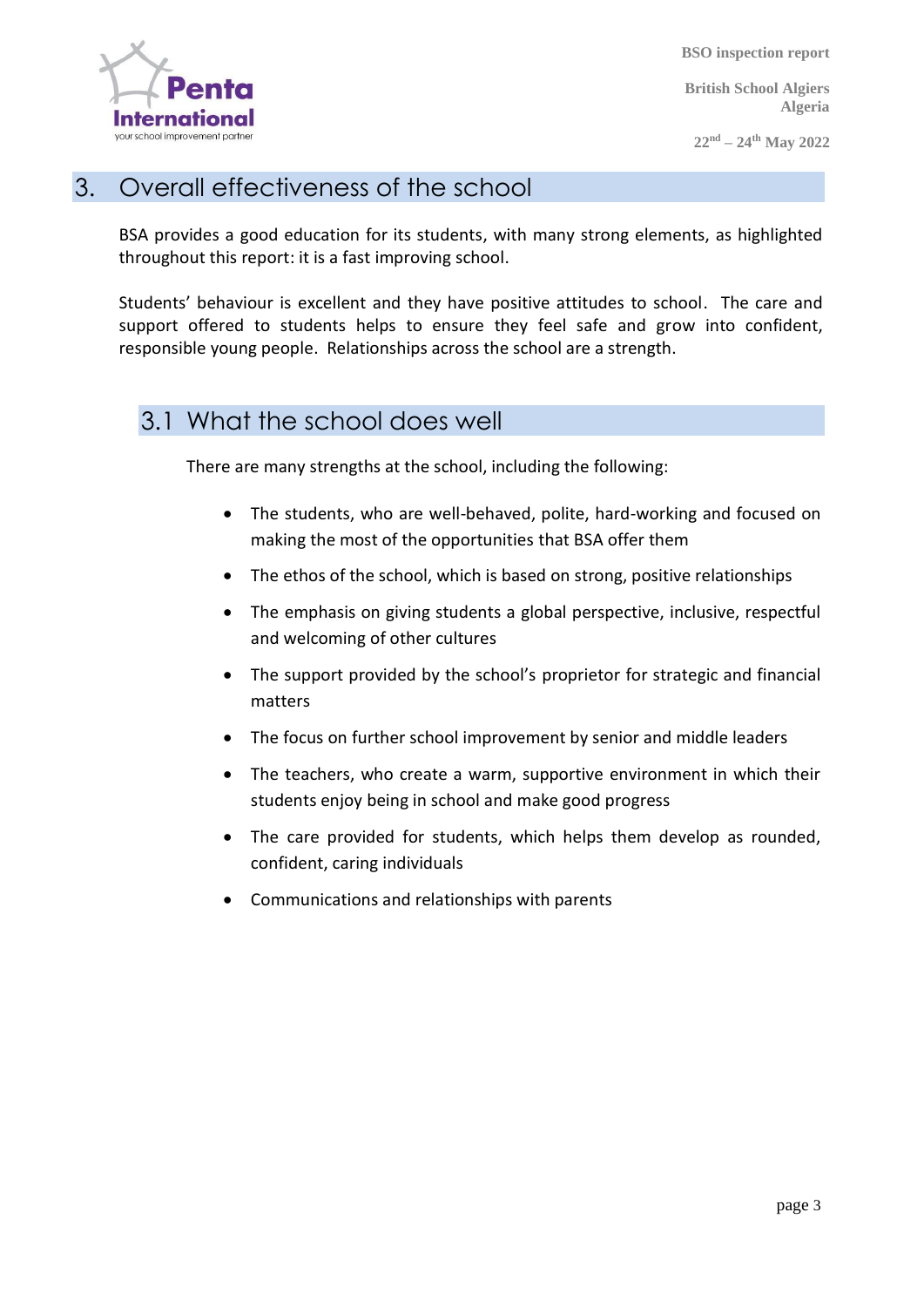**British School Algiers Algeria**

**22nd – 24th May 2022**



#### 3.2 Points for improvement

While not required by regulations, the school might wish to consider the following development points:

- i. To enhance the shared vision of excellence in teaching, learning and assessment for all teachers across the school, leading to the development of:
	- $\triangleright$  high levels of challenge and expectation in all lessons, particularly for the most able students
	- $\triangleright$  suitable differentiation of learning and support for the lower ability students
	- $\triangleright$  more opportunities for creativity, collaboration and critical thinking
- ii. Continue the process of curriculum enrichment at all levels, monitoring its success
- iii. Pursue improved internet provision, and then further develop the use of ICT in lessons to engage and support learning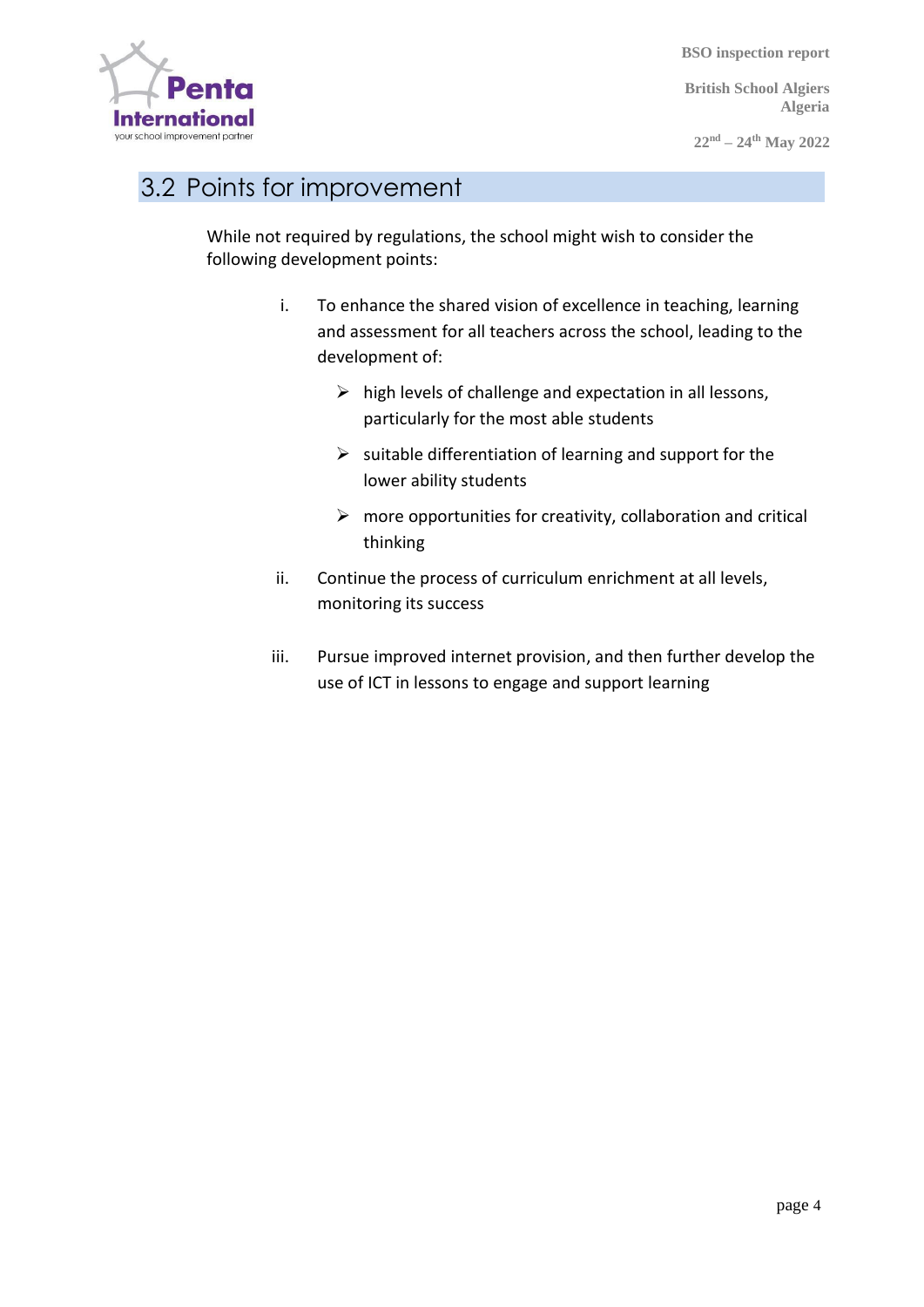

**British School Algiers Algeria**

**22nd – 24th May 2022**

### 4. The context of the school

| Full name of School                       | <b>British School Algiers</b>         |  |             |  |                     |  |     |    |
|-------------------------------------------|---------------------------------------|--|-------------|--|---------------------|--|-----|----|
| <b>Address</b>                            | 36 Lot Kaouche Villa Nº 17            |  |             |  |                     |  |     |    |
|                                           | Cheraga, Algiers, Algeria             |  |             |  |                     |  |     |    |
| Telephone Number/s                        | +213 (0) 5 5525 1971                  |  |             |  |                     |  |     |    |
| <b>Fax Number</b>                         |                                       |  |             |  |                     |  |     |    |
| <b>Website Address</b>                    | https://www.britishschoolalgiers.com/ |  |             |  |                     |  |     |    |
| Key Email Address/s                       | head@britishschoolalgiers.com         |  |             |  |                     |  |     |    |
| Headteacher/Principal                     | Mr Justin Blakebrough                 |  |             |  |                     |  |     |    |
| Chair of Board of<br>Governors/Proprietor | Mr Graham McAvoy                      |  |             |  |                     |  |     |    |
| Age Range                                 | 5-16 years (at present)               |  |             |  |                     |  |     |    |
| <b>Total number of</b><br>students        | 208                                   |  | <b>Boys</b> |  | 122<br><b>Girls</b> |  |     | 86 |
|                                           | 0-2 years                             |  | $\Omega$    |  | 12-16 years         |  | 107 |    |
| Numbers by age                            | 3-5 years                             |  | 16          |  | 17-18 years         |  | 0   |    |
|                                           | 6-11 years                            |  | 85          |  | 18+ years           |  | 0   |    |
| Total number of part-time<br>children     | 0                                     |  |             |  |                     |  |     |    |

BSA is the first British international School in Algeria, and is the product of several years of negotiation with the Algerian government, Graham McAvoy (the Founder) and the British Embassy. This resulted in a Presidential decree which dictates the terms on which the school operates. The school is permitted to follow the English National Curriculum, instead of the Algerian curriculum, and to prepare students for UK qualifications.

The school must teach Arabic to all Algerian students but is not required to follow the Algerian Arabic curriculum. The school is not permitted to teach religion.

The school opened its doors on the 2nd November 2020; it opened in challenging circumstances due to Covid.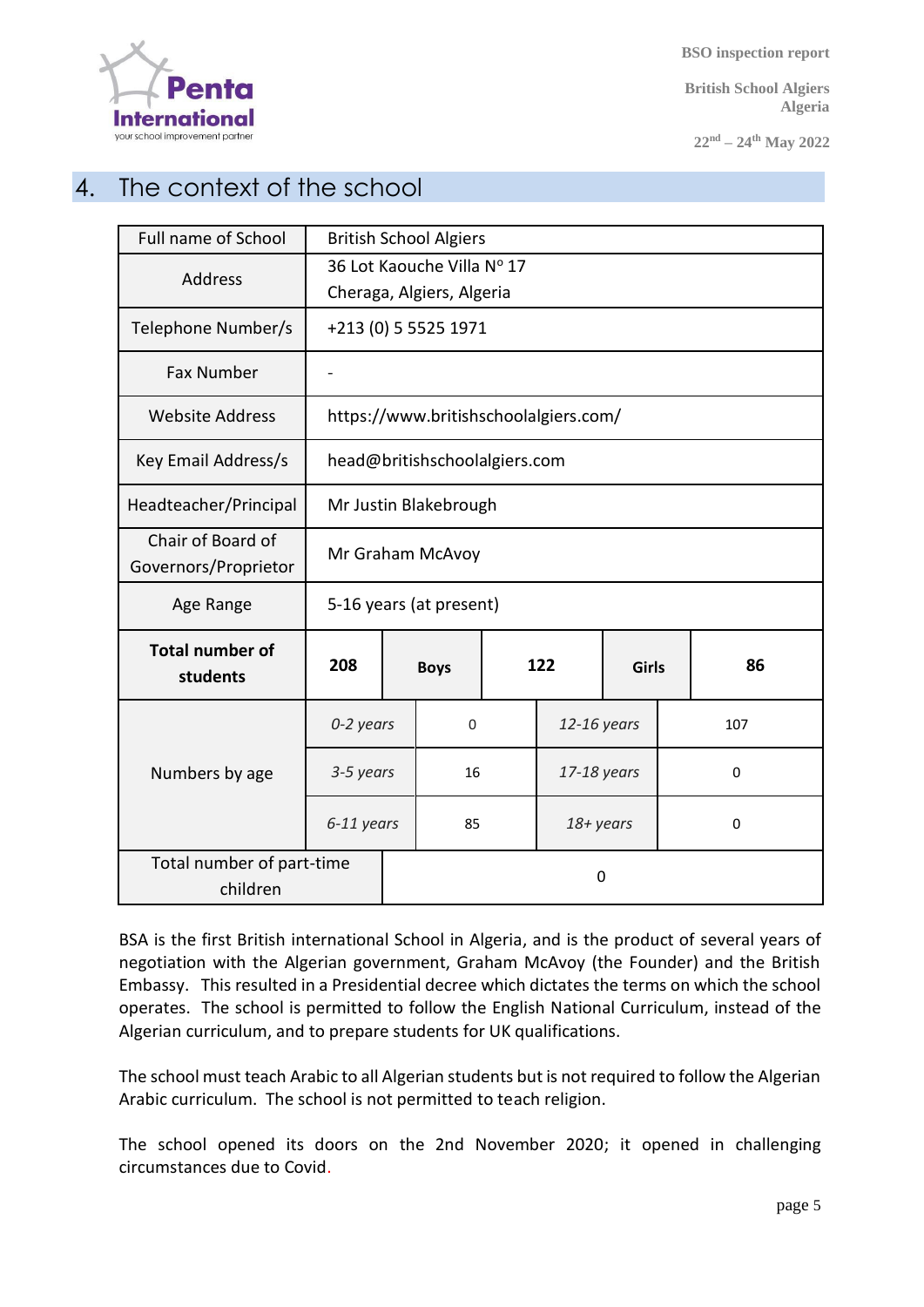

**British School Algiers Algeria**

**22nd – 24th May 2022**

59% of students are Algerian, 14% are dual nationality Algerian and 27% of students are from expatriate families. There are students from 27 nationalities.

The school is currently housed in rented accommodation. Recent works have been carried out to improve facilities, including creating a new outdoor learning area for Year 1 , outdoor basketball and all-weather pitch, and improvements to play areas, the library, lunch hall and increased security measures.

#### 4.1 British nature of the school

The British nature of the school is explained to parents at information evenings and admissions meetings: these include how the British curriculum works together with British teaching methods and a focus on the development of the whole child.

The school's values are closely aligned to British values. Displays around the school in both primary and secondary sections recognise and actively promote these. The school's website demonstrates how these feed into the vision and mission statements.

There have been two international days which included representatives from the UK and there are strong links to the British Embassy: for example in November 2021, Year 11 girls had an afternoon session with the British Ambassador on female equality and aspirations in Algeria.

- There are a number of displays throughout the school that relate to the UK and all things British e.g. British landscape and landmarks.
- Students in Year 10 recently started on the Duke of Edinburgh Award.
- Teacher planning in primary and the schemes of work in senior include topics relating to Britain such as the Romans and Vikings in Britain, and British artists such as Banksy.
- All staff undertake safeguarding training in line with British standards.
- A high proportion of teaching staff are British. Staff in senior positions as well as the owner are all British.
- The school follows the English National Curriculum and students study for UK qualifications and is accredited by Cambridge International Education.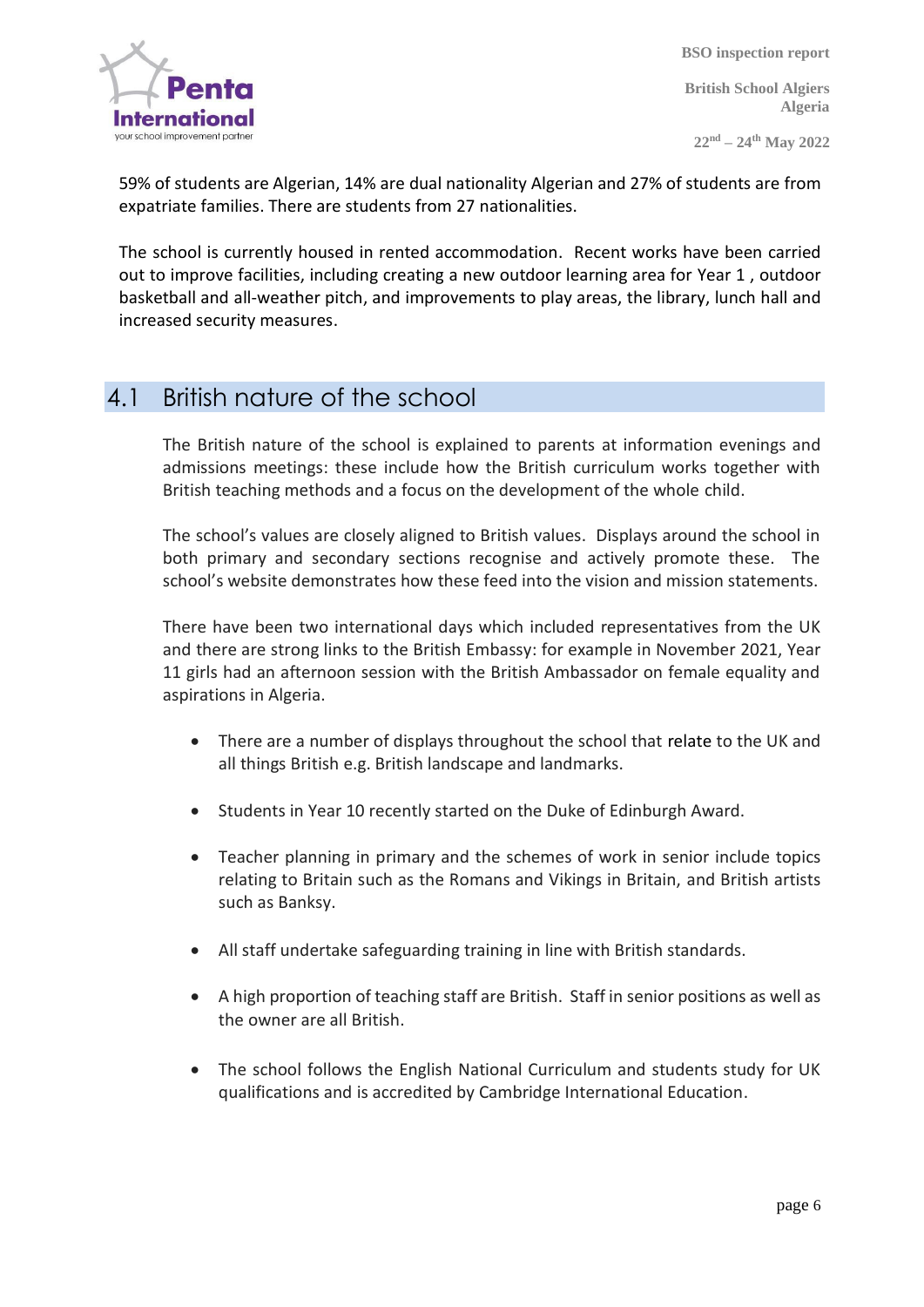

**British School Algiers Algeria**

**22nd – 24th May 2022**

# *5. Standard 1* The quality of education provided by the school

The quality of education provided meets the standard for BSO accreditation.

#### 5.1 Curriculum

The BSA curriculum is good: it is based on the English National Curriculum (ENC), as prescribed by the Presidential Decree that allows the school to exist. The school must teach the Arabic language and Arabic Humanities to Algerian students. The teaching of Algerian humanities is integrated into the teaching of Arabic: although not obliged to do so, BSA provides support for the Algerian BEM (*Brevet d'Études Moyennes*) if a student or family requests it.

As the school's curriculum is based on the ENC, it is a broad and balanced curriculum. For example as well as the traditional academic subjects, there is an emphasis on drama, music and art. In primary, the school produced *London's Burning* which included acting, dancing and music. In senior, the students are preparing for a production of *Romeo and Juliet* which will be put on in the Summer term, also including music and drama. In art, students have worked with a local ceramics artist to produce tiles which are on display around the school.

Students' different needs and interests are well provided for. Options in KS4 allow them to choose 4 of their subjects from a wide range of subjects considering the size of the school.

Phonics groups are set across Years 1, 2 and 3 in the Autumn term and thereafter in differentiated reading/phonics classes within their own year group. Setting throughout senior school for English, Arabic and French languages and in mathematics in Year 11, allow for a good match to students' abilities and prior learning: some students join the school with limited English language, but others are fluent, for example. Similarly in French and Arabic (Derja), many Algerian students are fluent in one or the other (or both) whereas some expatriate students have none at all.

The head of lower primary is a qualified special needs coordinator (SENCO) and gives training and advice to all staff with regards to working with students with special educational needs (SEN).

The school works hard to provide a good range of extra-curricular/enrichment activities. Many parents are not keen for their children to remain after-school to participate in after-school clubs because of issues with traffic in the locality. Therefore BSA provides an enrichment afternoon for both primary and senior.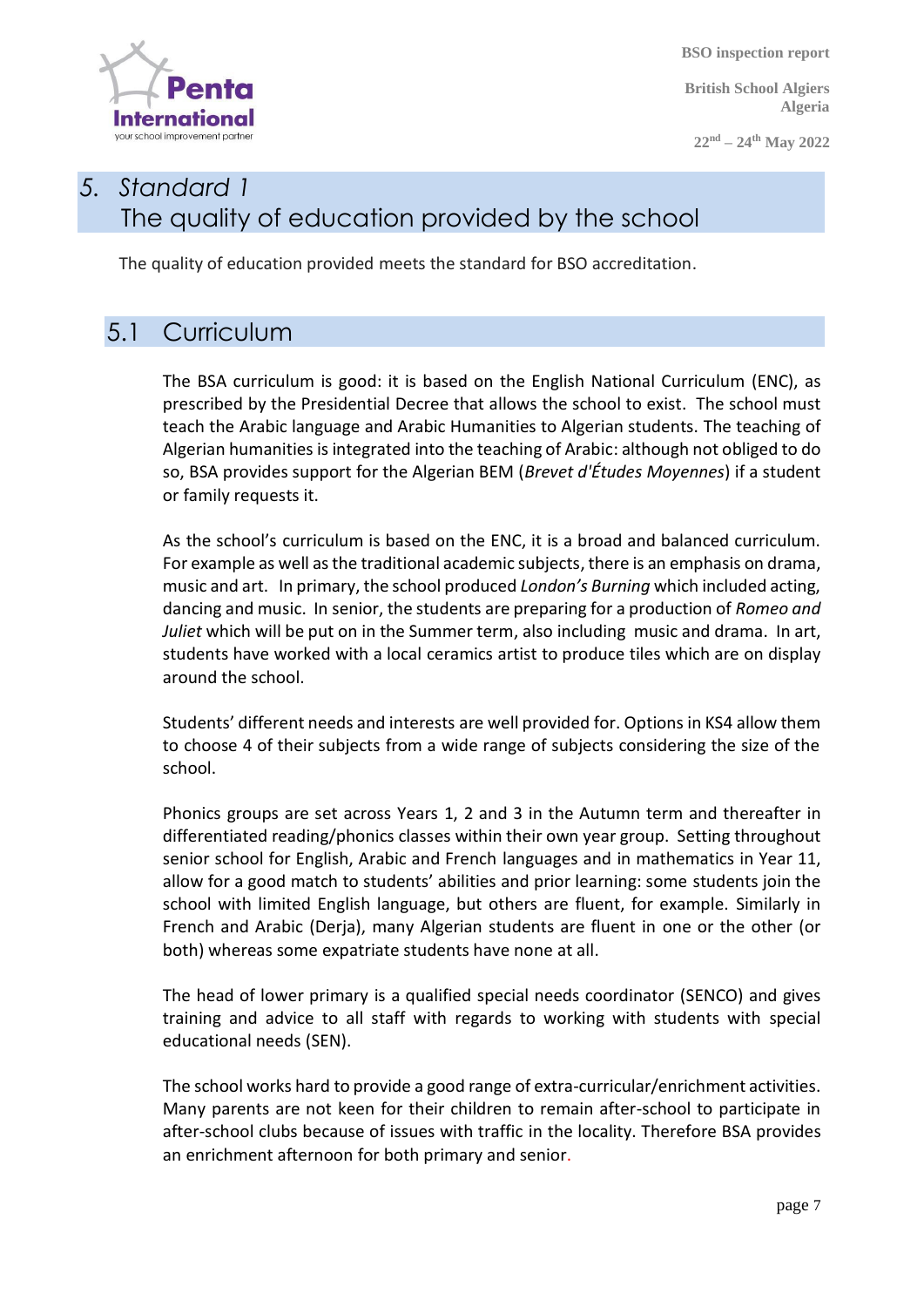

**22nd – 24th May 2022**

This allows all students to participate in extra-curricular activities. Activities on offer vary from half-term to half-term, but since the loosening of pandemic restrictions, include activities such as different sports activities, music club, cooking club, theatre club, arts and craft, robotics and dance. The school runs the Duke of Edinburgh Award, and now offers speech and drama lessons which lead to external qualifications for individual students.

School trips and visits have been hampered by the Covid-19 virus, but recently have included a trip to a local dairy factory for Year 10 students which related to science and business studies in December, a trip for lower primary to the Bardot museum linking to their theme of "Peering into the past" and to a local mausoleum (the tomb of Cleopatra's daughter). Lower senior have been to the Kasbar including to the Pasha's palace which related to both history and art and included students making sketches of ceramic tiles for an art project. Year 11 girls have visited the British Embassy to meet with the British Ambassador to discuss female aspirations in Algeria.

Two successful international days involved parents of international and Algerian students during which students learn about different countries including appreciating food, music and traditions from different countries.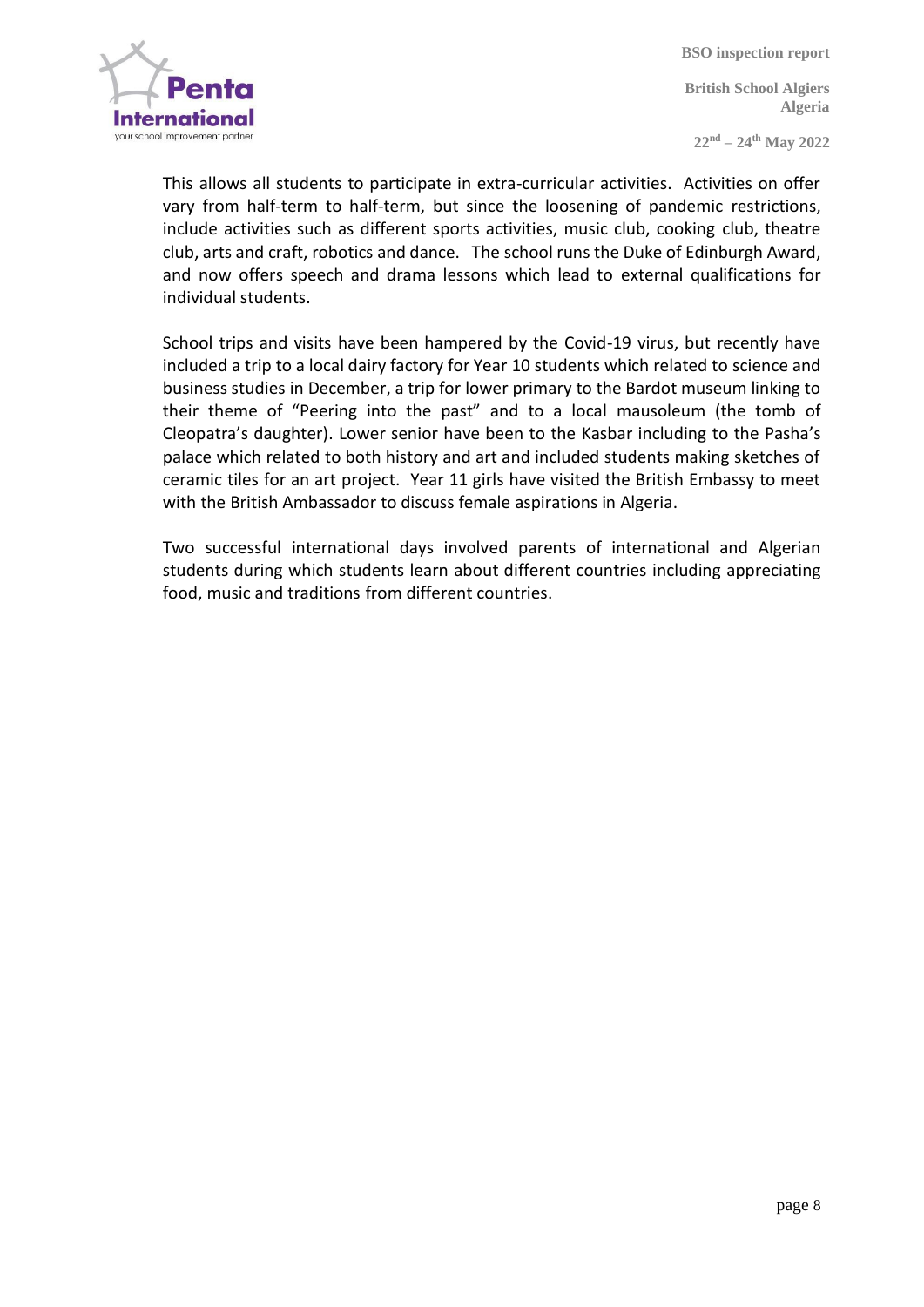

**British School Algiers Algeria**

**22nd – 24th May 2022**

#### 5.2 Teaching and assessment

The quality of teaching and assessment at BSA is good.

A variety of resources and practical teaching methodologies are used to promote creativity, critical thinking, independence, interest and a wide skills base. Lessons with a practical element are well received by the students and widely adopted by the school. For example in a Year 8 science lesson the students were actively engaged and learning purposefully, whilst measuring their breathing rate and investigating the effects of exercise on their breathing rate. In another Year 7 science lesson, the students were investigating soil drainage and enjoyed their practical approach to this objective.

Teaching in most areas was challenging, delivered confidently and effectively, ensuring progress is well supported, especially between the key stages. Some teachers were less successful with highly able students. Behaviour systems are embedded and lead to a good standard of participation and learning.

Students are assessed 'in the moment' and misconceptions addressed and discussed. Assessment opportunities are varied and it is evident that the teachers have a good knowledge of their students' levels and next steps: 'feed-forward' comments are delivered in a supportive manner. Even with the youngest students, this teaching style enables good progress to be made during most lessons: strengths and weaknesses are identified and acted upon. Incisive feedback is effectively given and personalised goal setting recognised and accepted by the students.

A noticeable strength of the school is the importance placed on vocabulary acquisition and the rich use of the English language. This is particularly evident in a Year 1 class, where students were discussing elephant seals, blubber and flippers, and in a Year 7 humanities class where the students were discussing key vocabulary related to castles and castle buildings. Further examples were seen in a Year 10 English lesson, where students were taking part in a fast paced, entertaining discussion of the language used in the text they were currently reading.

The use of mini whiteboards and assessment for learning (AfL) techniques were effectively used in the majority of lessons observed, including Arabic as a Foreign Language. Teaching assistants are well deployed to ensure support was given where it was needed: this included small group and/or individual intervention, and whole class support, with effective feedback and communication between members of the teaching team clearly evident. The EAL team support, assess and have impactful systems in place for students.

The proprietor, through the SMT ensures that pupil performance is evaluated as an ongoing process. Performance is monitored in respect to UK norms via external baseline tests such as GL and CEM assessments.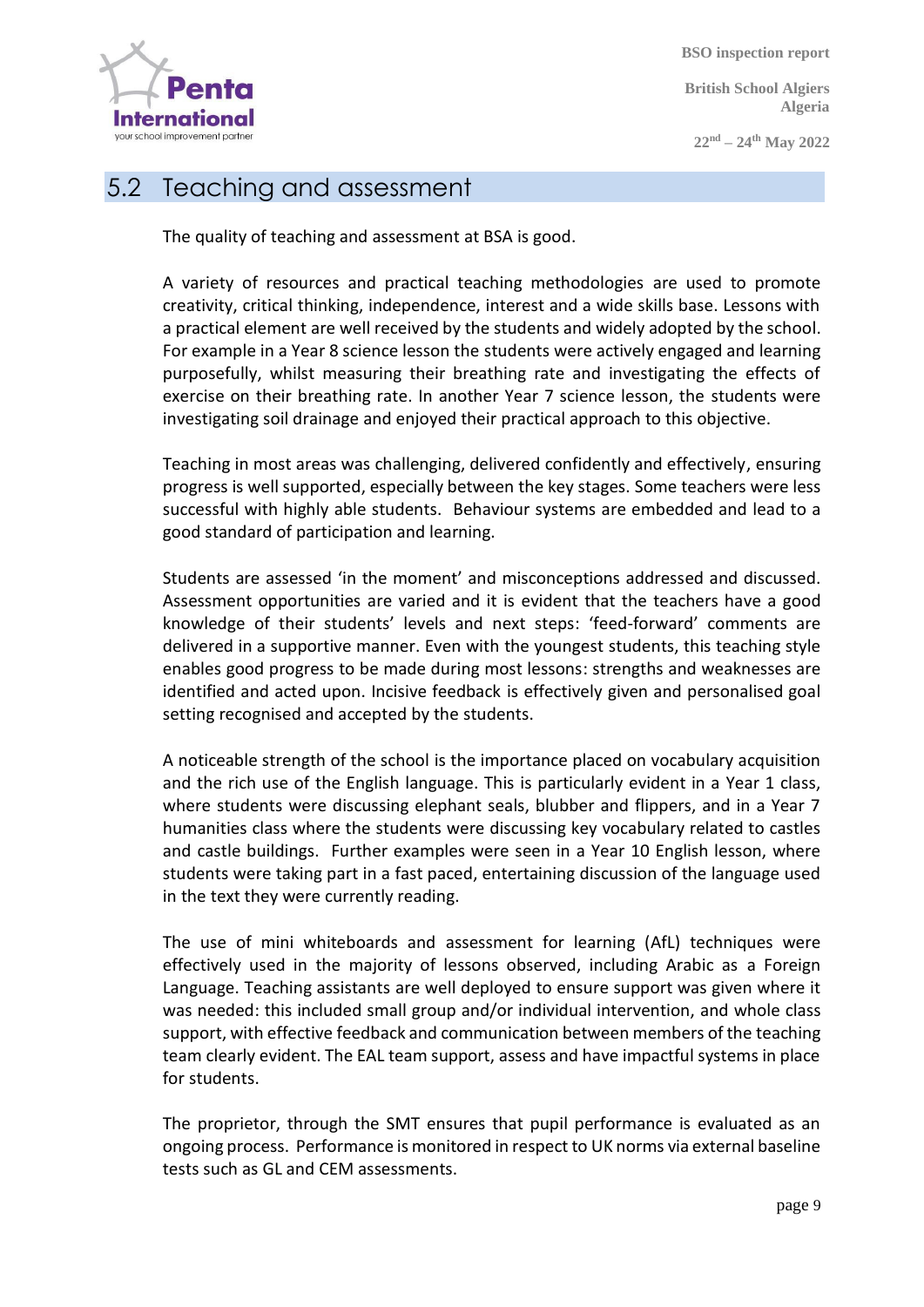

**British School Algiers Algeria**

**22nd – 24th May 2022**

#### 5.3 Standards achieved by students

The standards achieved by students meets the standard for BSO. Students across all key stages make at least good progress.

The vast majority of students speak English as an additional language (EAL) with English often being their third or fourth language. This only being the second year of operation for BSA means no students yet having taken any external examinations.

Considering their starting point and issues with lack of fluency in the English language, students make very good progress. A majority of students have been previously educated in the Algerian system, where the language of instruction is Arabic/French and where the emphasis is on rote learning. In addition, they have experienced several months of school closure before joining BSA, due to Covid-19 restrictions.

Students are very enthusiastic in lessons and willing to participate including asking and answering questions in class and enjoy lessons. They are increasingly able to think for themselves and become self-motivated: this is not something to which they have been accustomed.

Attendance in general is good, but punctuality is an issue. The traffic situation in Cheraga in particular and Algiers in general may be partly to blame. The attendance register is taken in form time at the beginning of the day: students are not permitted to leave the site at break or lunchtimes. The receptionist contacts parents of any students who are late, shortly after registration is taken to establish the reason for absence and also for safeguarding reasons.

Students are very positive about being in school. In general, students' behaviour in lessons is good. This is partly due to skilled teachers, as well as to professional development given at staff meetings, plus feedback given to teachers from lesson observations that enables teachers to develop their behaviour management skills further. Students' behaviour outside of lessons is also good.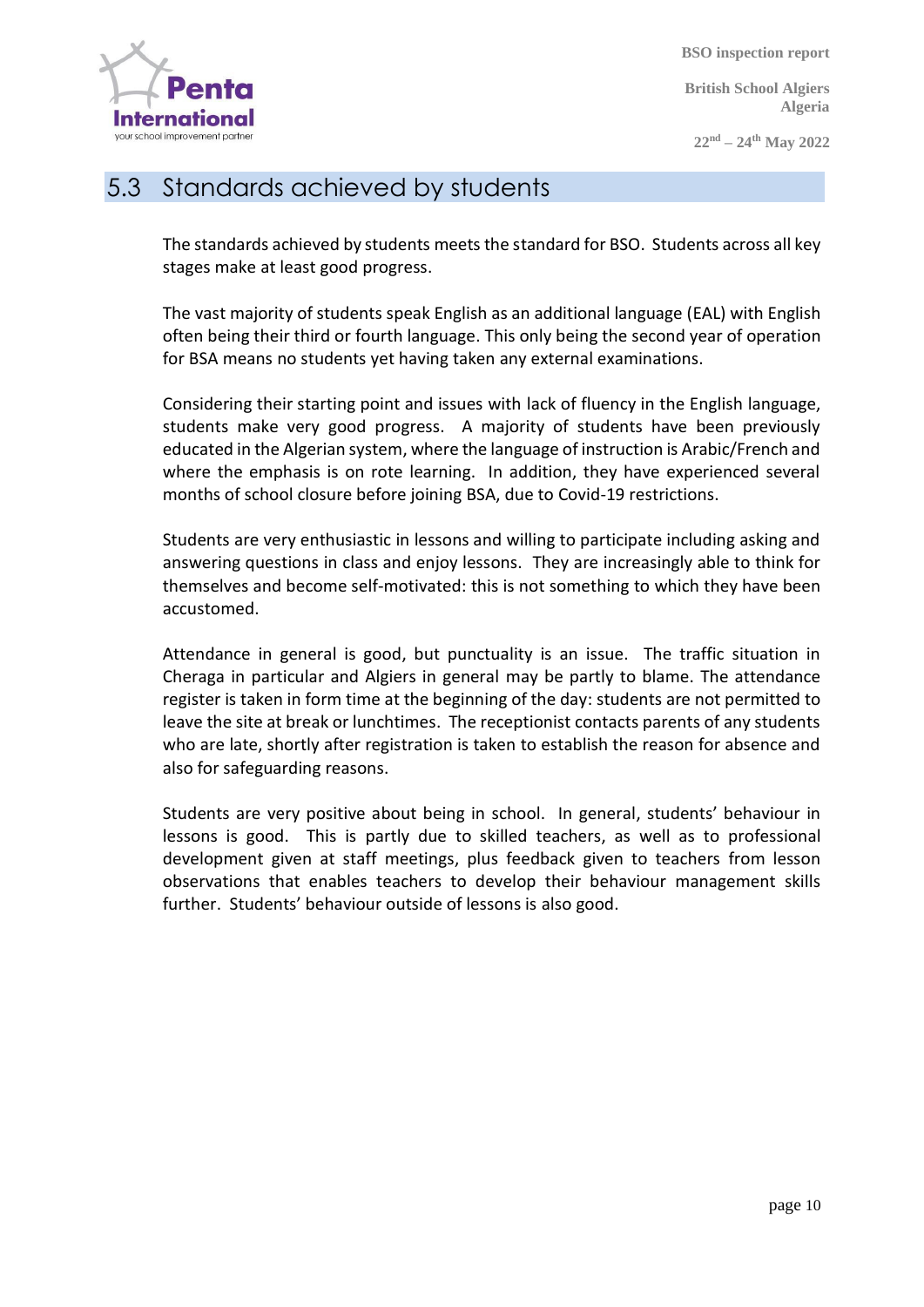

**British School Algiers Algeria**

**22nd – 24th May 2022**

# 6. *Standard 2* Spiritual, moral, social & cultural development of students

The spiritual, moral, social and cultural development of students at BSA is good.

Students are respectful towards one another and demonstrate good behaviour and positive attitudes. There is a family feel to the school and students are supported by a caring staff. This was evidenced during playtime, when two KS1 students were sat at a tree of remembrance for a friend who had recently passed away. The children were reading the memory rocks placed at the bottom of the tree and were having an open conversation about what had occurred. An older student was also on the playground interacting with the younger students as part of his Duke of Edinburgh Award Program.

The school has a strong commitment to promoting good relationships between people regardless of age, race, gender, disability and ethnic heritage. Students are confident, kind and mutually supportive, and on the whole, students were observed to be polite, thoughtful and caring.

British values are promoted and reinforced through the primary school´s PSHE program, which follows the requirements of the National Curriculum for England and Wales, where culturally appropriate, and includes all safeguarding elements. In the senior school, this takes place in the form of the Global Perspectives Program (GPP), where students discuss current affairs, linked to PSHE requirements. GPP is enthusiastically led and delivered by the head of senior school: students make good overall progress in developing the personal qualities that enable them to contribute effectively to their community. They do this (for example) through nonuniform days to raise money for charities and bottle top recycling to help save the planet.

Students have good moral values that guide their actions. An inspirational assembly was observed, where an example of the influence of GPP was delivered. The assembly focussed on hospitality and welcoming others. Several students shared their own experiences and the GPP lead shared a heart-felt story with the students.

Students generally love their school, their teachers and their learning experiences. Overall, they are confident and have good self-esteem. They have a good attitude to learning and this has a positive impact on their progress. The students are guided with behaviour through the implementation of the HELP mnemonic. This aids responsible behaviour in seniors. The school places emphasis on good behaviour, tolerance and responsibility: in primary there is a *Good to be Green* system, whilst senior students carry a rewards/sanctions card.

International days are examples of the respect that the students have for other people's feelings, values, beliefs and cultures and are well embedded in the school ethos.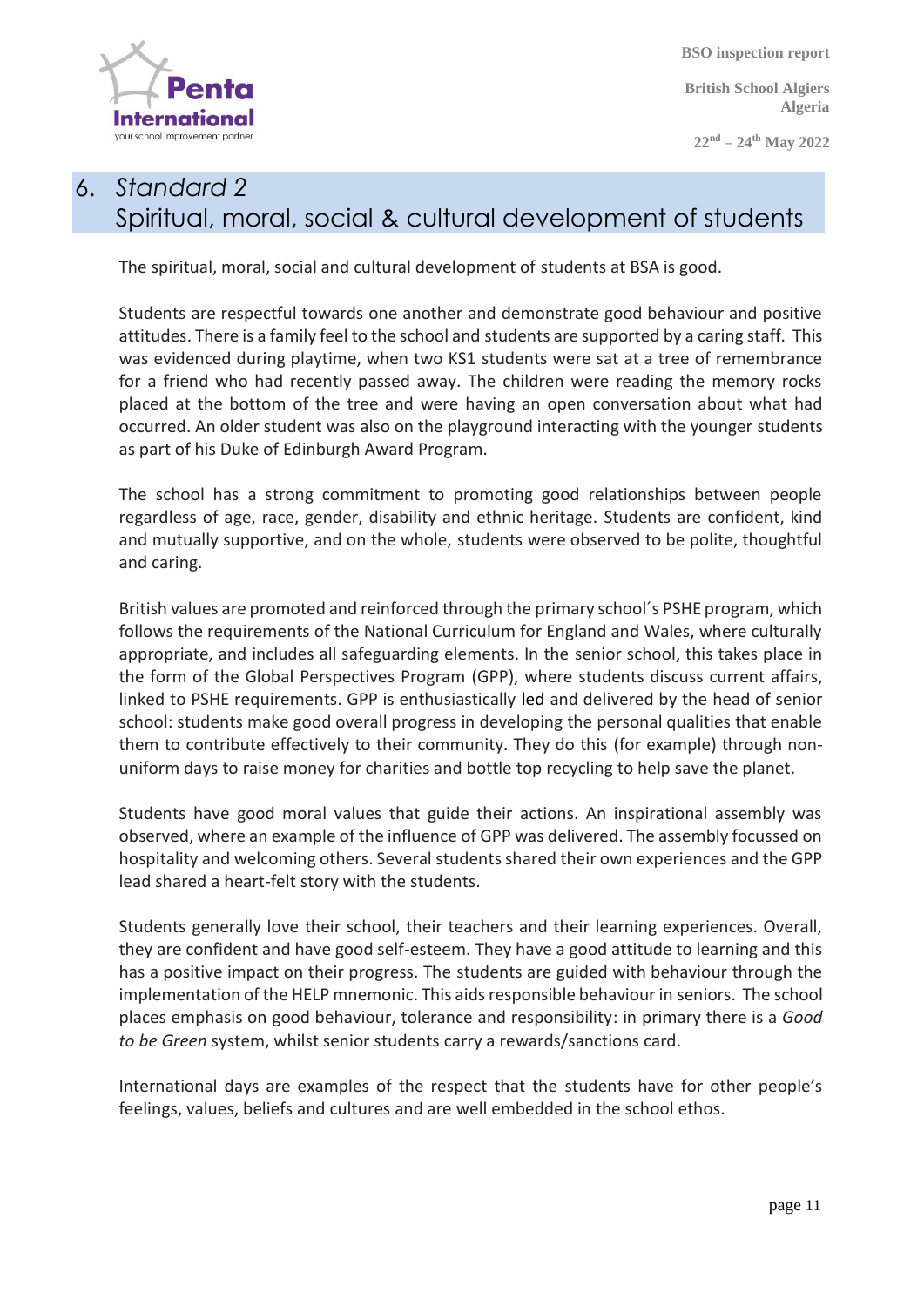terna your school improvement partn

 **BSO inspection report**

**British School Algiers Algeria**

**22nd – 24th May 2022**

# *7. Standard 3* The welfare, health and safety of the students

The provision for welfare, health and safety is good, and meets the standard for BSO. It is given due priority and students feel safe, listened to, cared for and valued.

All staff, including ancillary and auxiliary staff, are encouraged to contribute to the day-to-day safety of the students. There is an embedded culture of care that runs throughout the school. Attendance registers are taken and information is recorded. There is both a designated safeguarding lead (DSL) and an assistant designated safeguarding lead (ADSL) who have both had sufficient and regular safeguarding training. The DSL and ADSL are responsible for the training of current staff, the induction to safeguarding of new members of staff and the dissemination of updated and new information to their teams. Records are well kept and are monitored regularly.

Healthy lifestyles are encouraged and fresh, healthy food is prepared on the premises. The school council are actively involved in the preparation of the menu, encouraging the student body to recognise and participate in the promotion of keeping your body healthy.

Effective policies are in place for the prevention of bullying and positive behaviour management is strongly encouraged. Instances of bullying and other forms of harassment are rare, and the school deals swiftly and effectively with any instances that do occur. The school ensures a calm environment for learning through promoting good behaviour. Secondary students bring in their own devices and are taught how to use them safely in order to avoid online abuse. They have a good understanding about how to stay safe online and responsible uses of devices is promoted. Any infractions of irresponsible use are logged and can result in confiscation of a device.

There is a strong pastoral element in the school and effective systems are in place to provide students with the support they need.

Behaviour in the school is very good. Expectations are reinforced in the classrooms, with visual reminders and classroom displays encouraging the children to make the right choices. Playtimes are well supervised. Most students were engaged in collaborative play. The atmosphere is calm and purposeful. Students feel confident that an adult will help them resolve issues, should they arise. This was evidenced by the observation of several teacher and student interactions on the playground, that arose due to small incidents occurring.

Auxiliary staff were visible throughout the school and maintained a good level of cleanliness within the premises.

Corridors and passageways are wide and generally uncluttered, with directions and spacing measures clearly labelled. Movement around the school is controlled and calm. A security team were noticeable at the school gate and during home time, when doors were opened to parents and carers.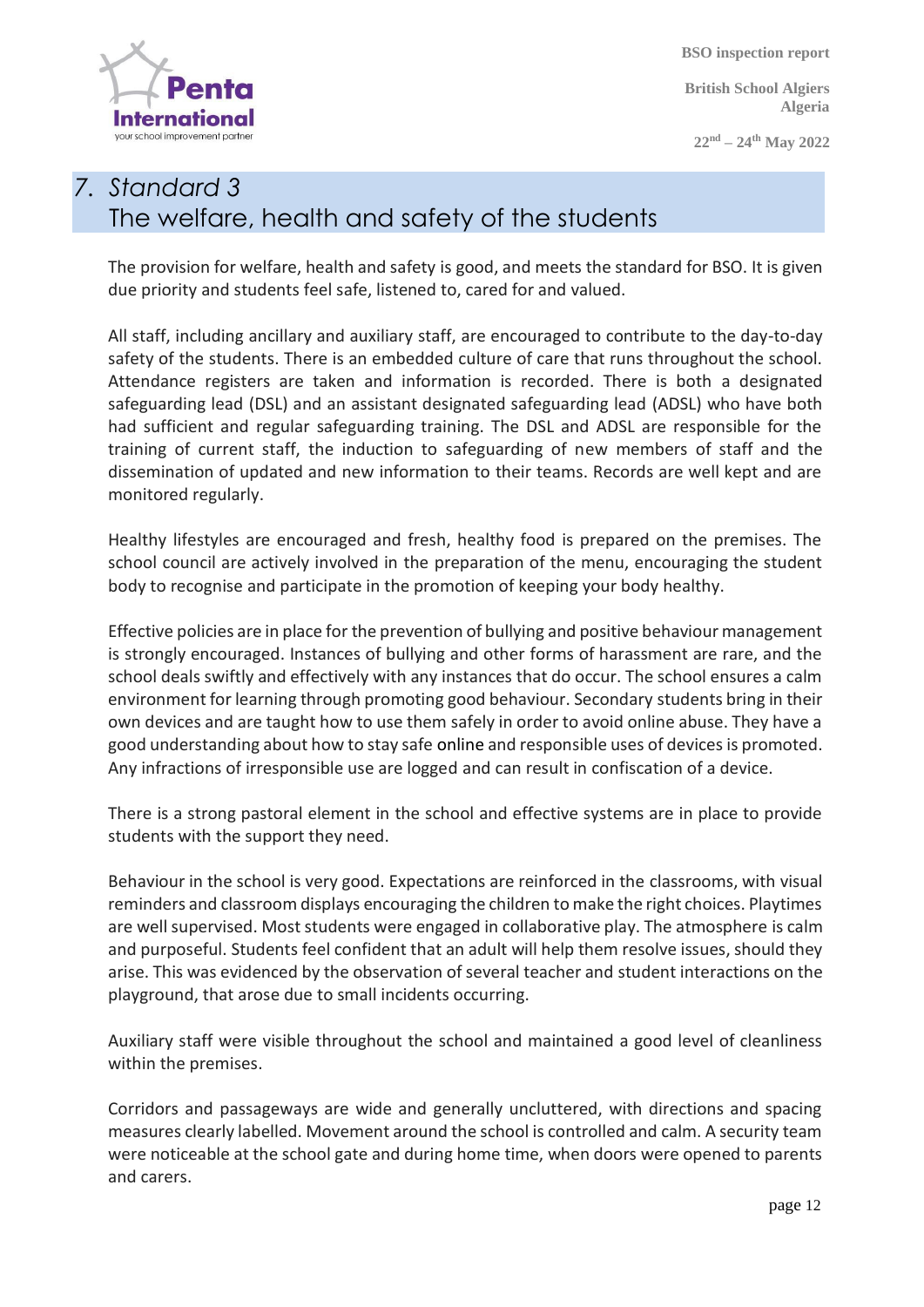

**British School Algiers Algeria**

**22nd – 24th May 2022**

Systems are in place to ensure health and safety laws and fire standards are met. Fire extinguishers are evident throughout the school. Evacuation procedures are displayed throughout the school and systems are in place to ensure students are safe and accounted for in the event of an emergency evacuation.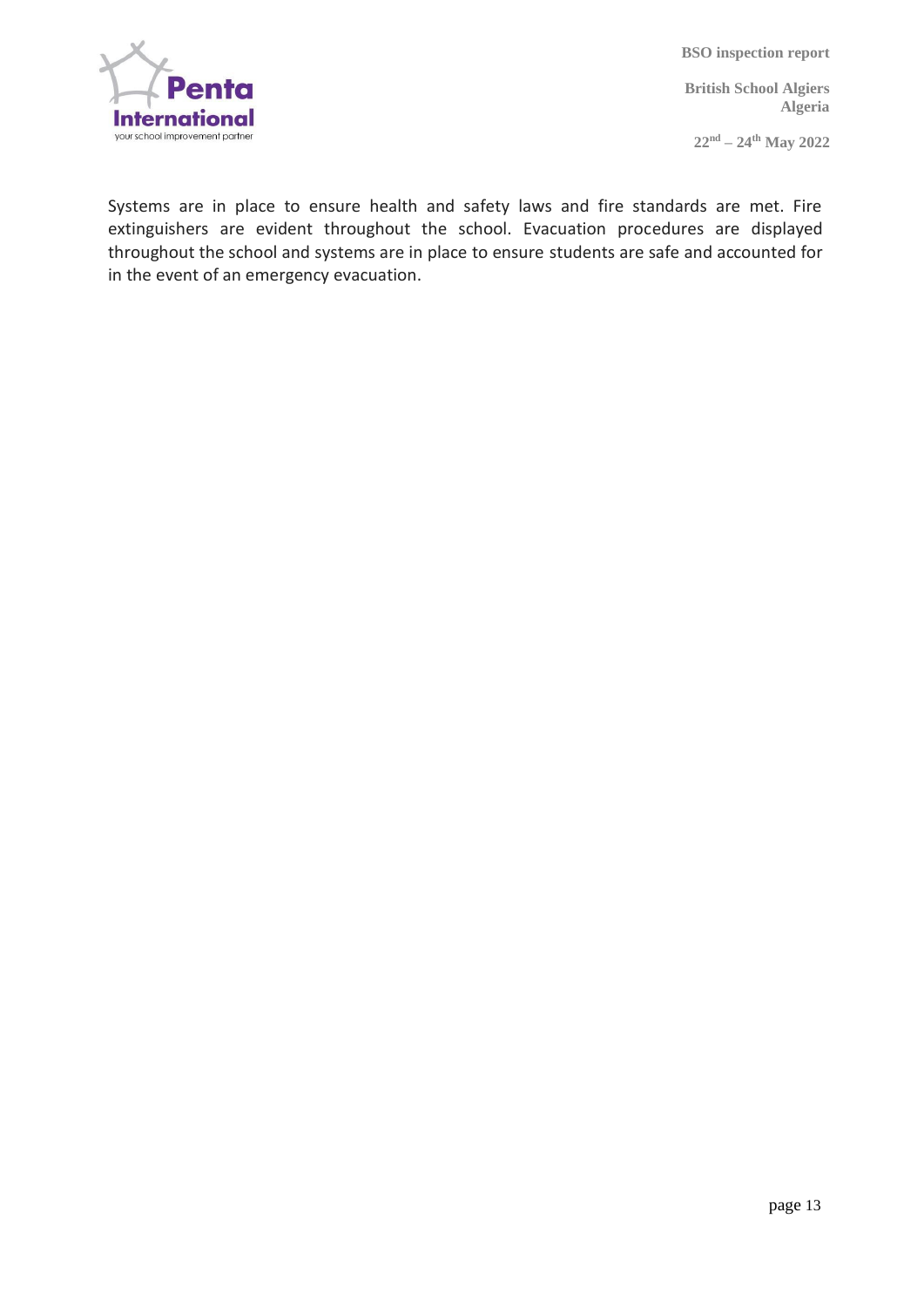Internati your school improvement part  **BSO inspection report**

**British School Algiers Algeria**

**22nd – 24th May 2022**

# *8. Standard 4* The suitability of the proprietor and staff

The suitability of the proprietor and staff is in line with the standard for BSO.

The owner has established positive relationships with the principal and SMT with very effective two-way dialogue. He meets all requirements for BSO schools. The owner is ambitious for the further development of the school. A representative from the head office of Alligan together with the head of administration in the school oversees human resources (HR) procedures to ensure that all local requirements and legislation are fully met.

There is a full complement of staff including teaching assistants in primary school. Staff have appropriate training and the UK staff are all qualified teachers with PGCEs. Local teachers have been (and continue to be) trained and mentored by UK teachers. The majority of local staff are also studying an online PGCE course provided by Leeds Beckett University. In primary, class teachers are UK qualified teachers. In seniors, core subjects (English, mathematics, science and humanities) are taught by UK qualified teachers. No supply staff are employed.

The head of HR maintains a single central record of all staff working at the school. This includes assistants who are employed by individual families to support their child/ren. The register includes an international child protection certificate (IPCP) check or equivalent for both local and overseas staff. The register is well documented and stored securely. It was made available to the inspection team.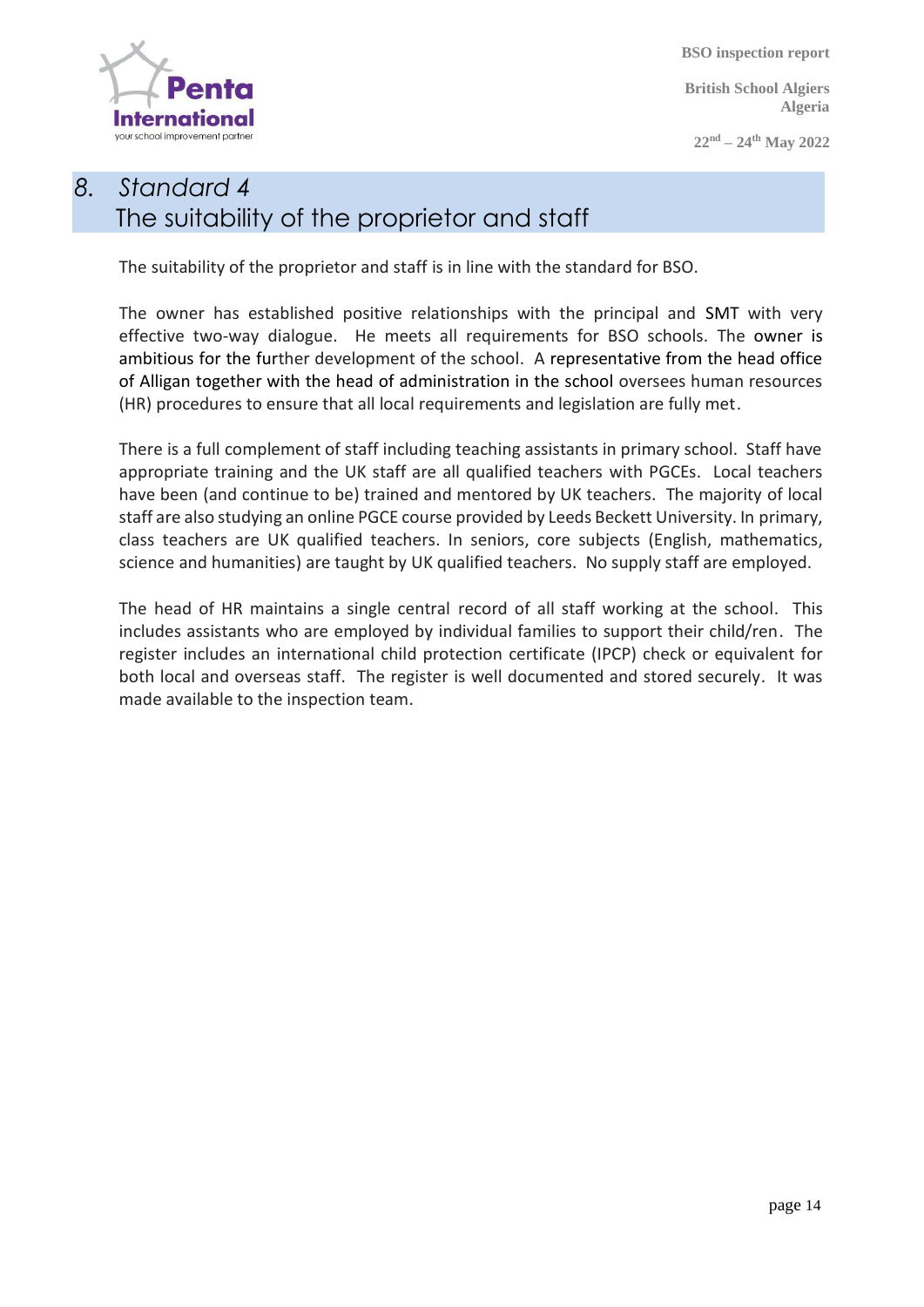

**British School Algiers Algeria**

**22nd – 24th May 2022**

# *9. Standard 5* The premises and accommodation

The premises and accommodation of the school meet the standard for BSO: they are satisfactory.

The premises are well maintained and have been modified to adapt to their current usage. The school has its own kitchen, where food is prepared and cooked. Classrooms are well lit, with appropriate furniture. Some of the classroom areas are quite small, but space is well utilised. Ventilation is good, with some classrooms having air conditioning units installed.

Outdoor sports facilities are available, with adequate shade. Corridors are wide and generally uncluttered. Movement inside the school is calm and orderly, with the corridor areas allowing for fluid movement of students and ease of passage. There is a well utilised multi-purpose area at the bottom of the building which is used for assemblies, productions, providing shade at break times and when required.

There are no obvious hazards, security problems, or significant lapses in hygiene.

Cameras are located at points around the campus and there is 24-hour security on site. There are regular maintenance checks carried out by the management team. Fire alarms and emergency equipment are installed throughout the campus: regular checks are made to ensure they are in good working condition.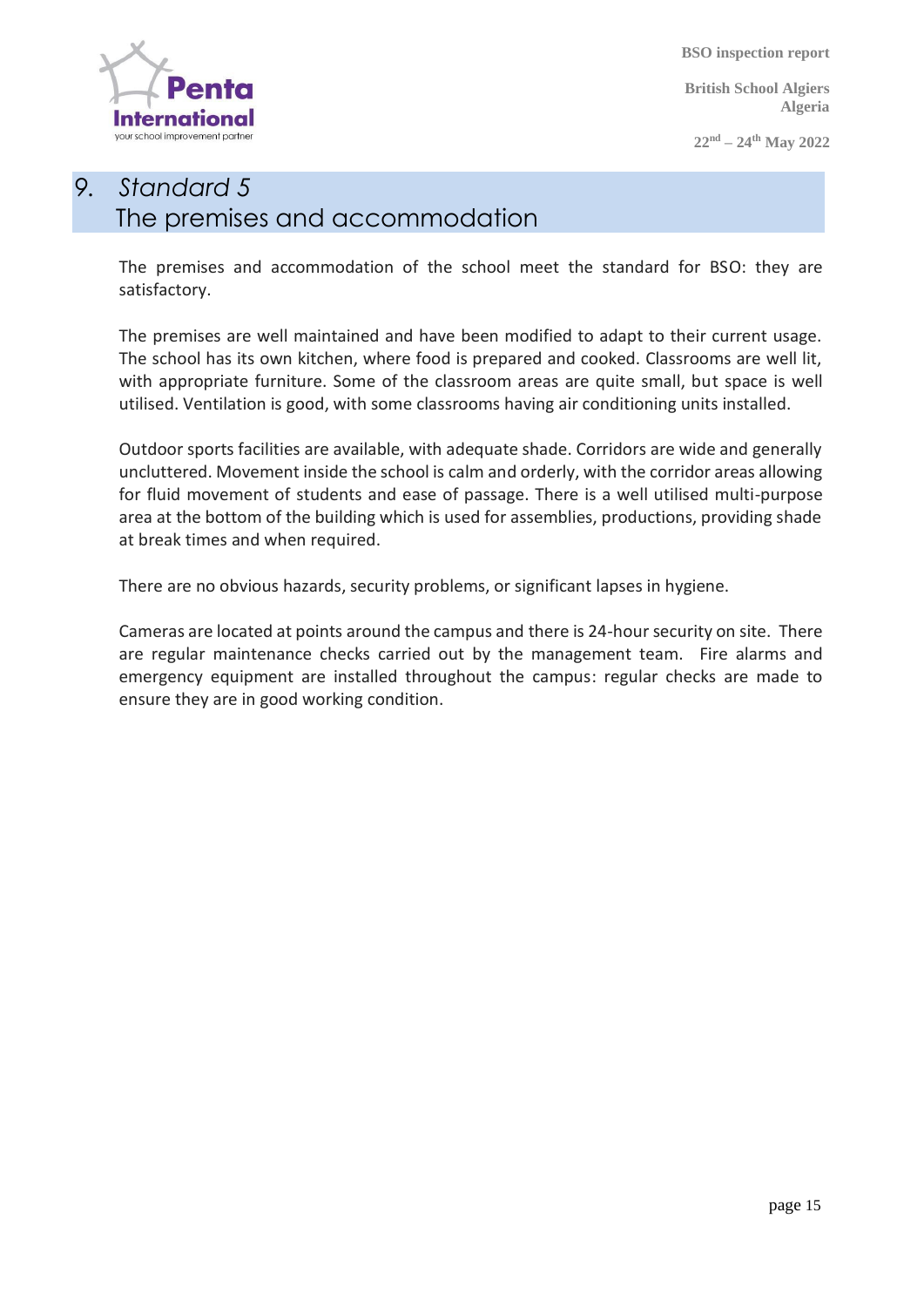

**British School Algiers Algeria**

**22nd – 24th May 2022**

# *10. Standard 6* The provision of information for parents, carers and others

The provision of information provided by the school to parents and others is good and meets the standard for BSO.

The BSA website provides easy access to contact details, curriculum information, academic results, key policies and to the school's vision. Google Classroom and Zoom were successfully used with students as a learning platform during the pandemic, and the school has retained this as a means of support and for the dissemination of resources.

Parents suggest that they are very satisfied with the information they receive, and in the way that the school is open to their thoughts, questions and concerns, if any. There are for example, fortnightly newsletters to update them. A parental survey completed in January 2022, showed that 97% of parents said they were very pleased with the school. The 'open door' policy is appreciated, in that parents can easily arrange meetings to see staff (including the headteacher). Similarly, parents are able to email staff with any questions or concerns they might have. The school's aim is to reply within 24 working hours. Primary make extensive use of *Class Dojo* to communicate with parents.

There are regular parent meetings and reports are issued to families termly in primary and half-termly in senior. Reports include a comment on students' personal, social and emotional development, while in primary they also include targets. Reports for secondary students focus on academic performance and attitudes to learning, with comments on external examination subjects related to mock examinations. Parent-teacher meetings also take place twice yearly.

Recently, there have been workshops in primary on phonics and on the teaching of mathematics. There are half-termly curriculum overviews given for parents. In seniors, there is a homework website, so that parents can see exactly what work their children have been given.

In primary, parents are invited to attend end of *Topic Wrap-up* afternoons, for example the classroom 'museums' students created for their families, showcasing work done on the theme 'Peering into the past'. Each classroom had examples of artefacts and models, written pieces and pictures showing the period the students had studied. There were also oral presentations given.

The school has strong links with the British Embassy and the British Council. Year 11 girls for example met with the British Ambassador at the UK Embassy to look at attitudes and aspirations of females in Algeria; the British Council ran sessions for KS3 students on COP26. KS3 students have worked with a local artist in producing ceramic tiles using a visit to the Casbah as a stimulus. There have also been visits to a local milk and cheese factory for Year 10 and a KS4 visit to a local radio station. In primary, students have visited the Bardo museum and Cleopatra's burial mound.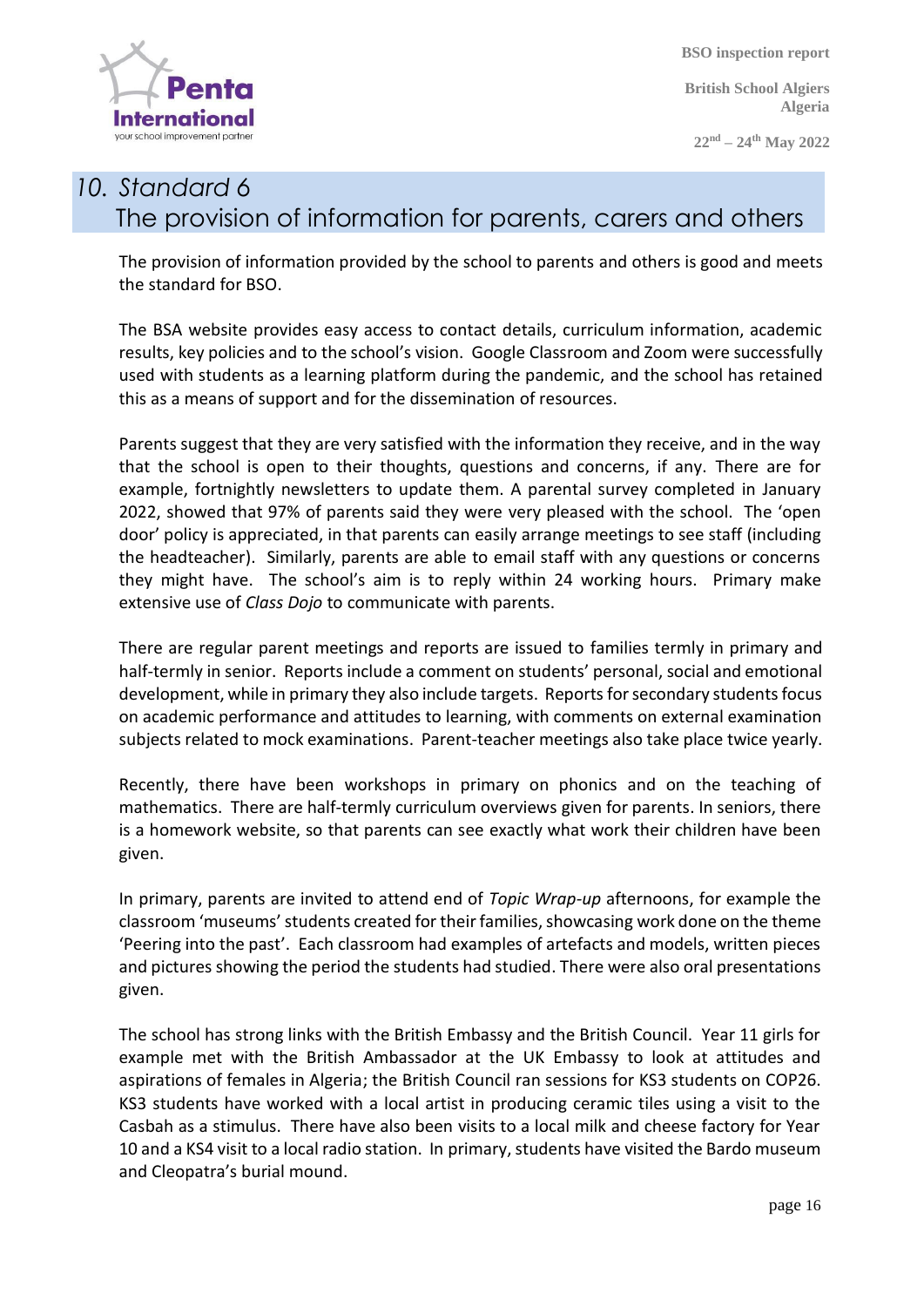

**British School Algiers Algeria**

**22nd – 24th May 2022**

# *11. Standard 7* The school's procedure for handling complaints

The school has in place and makes available to parents a clear complaints policy, which meets the BSO requirements. Concerns are rare, but occasionally parents wish to raise issues with the school. In such cases, the policy makes it clear that they will be treated fairly and with propriety. Parents and prospective parents have access to this policy via the school website.

At stage 1, it is hoped that concerns will be resolved quickly and informally. BSA staff are required to listen 'carefully and patiently'; parents are asked to initially contact their child's subject/class/house tutor. In most cases, it is expected that this leads to a resolution, to the parents' and teacher's satisfaction.

If the teacher cannot resolve the matter alone, it can be necessary to involve the respective head of department or head of school. The member of staff dealing with the concern/complaint will make a written record of all concerns and the date on which they were received. Should the matter not be resolved within 15 working days or in the event that the teacher and the parent fail to reach a satisfactory resolution, then the parents are advised to proceed with their concern in writing to stage 2 of the procedure.

Stage 2 (known as formal resolution) requires the parents to put their concern in writing to the headteacher. The headteacher will then decide on the appropriate course of action to take. Action is promised within ten working days. In most cases, the headteacher will meet the parents concerned to discuss the matter. If possible, a resolution will be reached at this stage. Full written records of all meetings and interviews are held in relation to the concern.

Once the headteacher is satisfied that all of the relevant facts have been established, a decision will be made and parents are informed of this decision in writing, giving reasons.

If the parent/s remain unsatisfied with the decision, they proceed to stage 3, where they would contact the founder and director of the company to which the school belongs. Stage 3 is a formal hearing conducted by the founder and a panel. The panel would be 3 persons who have not been directly involved in the matters detailed by the complainant and would include at least one person who is independent of the management and running of the school.

At this stage, the headteacher would be asked to submit the school's case in writing; this would also be sent to the parent by the company's administrator. Once each party has received the other party's statement, further written comments (if needed) would be sent to the founder via the company's administrator, within 5 days of receiving them. The parents and headteacher may then attend the discussions that take place at the panel hearing. The founder is required to deal with the complaint within 20 working days of receiving the complaint. The outcome (findings and any recommendations) would then be sent to both parties. The decision of the founder/panel is considered to be final.